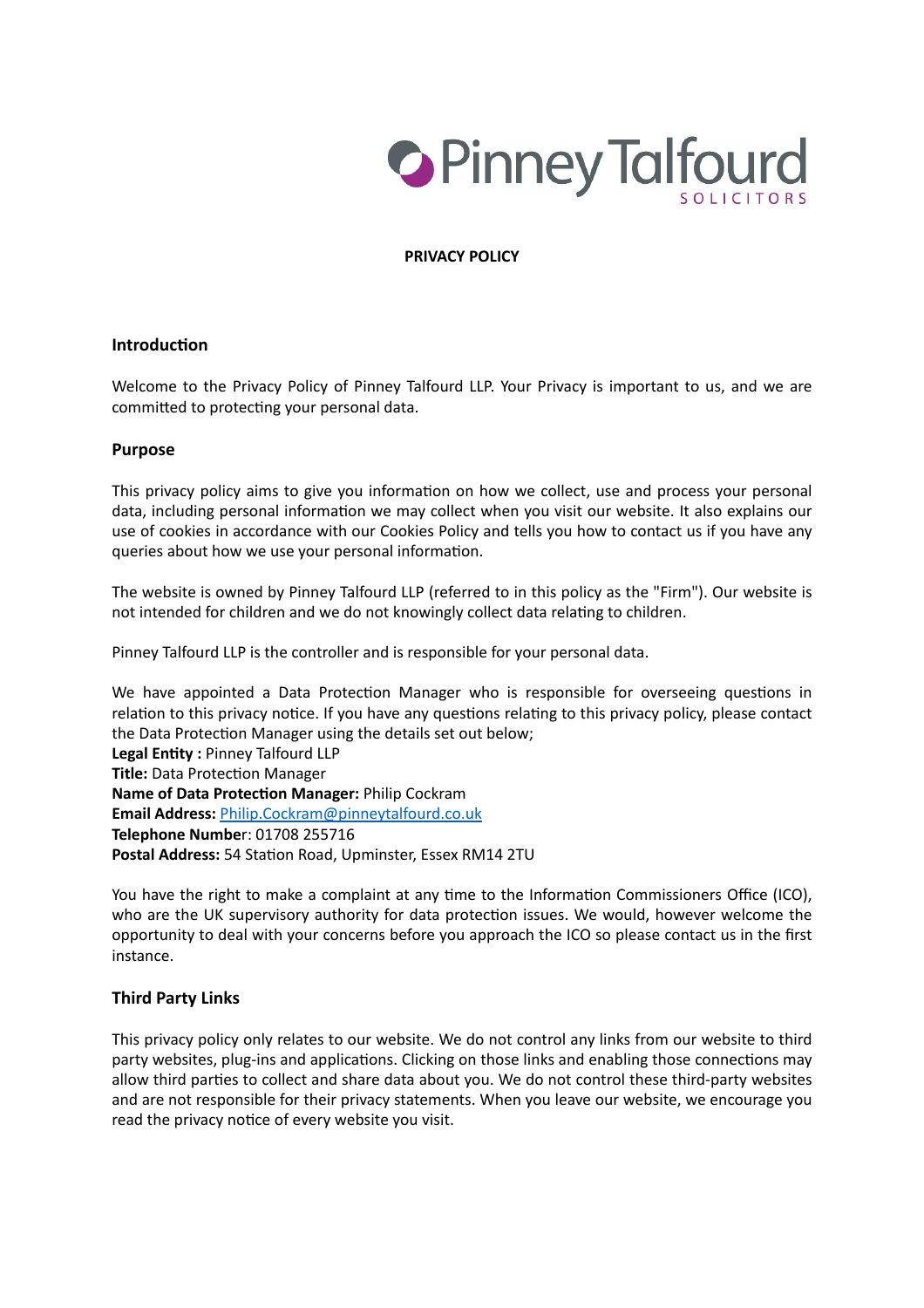## **Data We Collect About You**

It is important that the personal data we hold about you is accurate and current. Please keep us informed if your personal data changes during your relationship with us.

Personal data or personal information means any information about an individual from which that person can be identified. It does not include data where the identity has been removed.

We may collect, use, store and transfer different kinds of personal data about you which we have grouped together as follows;

- **1. Identity Data**  includes title, names and date of birth
- **2. Contact Data** includes billing address, postal address, email address and telephone numbers
- **3. Financial Data** includes bank account and payment card details
- **4. Transaction Data** includes details about payments to and from you and others details of services you have purchased from us
- **5. Technical Data** includes IP address, login data, browse type and version, time zone setting and location, operating system and platform and other technology on the devises you use to access the internet
- **6. Profile Data** includes purchases and orders made by you, your interests, preferences, feedback and survey responses
- **7. Usage Data** includes information about how you use our website and services
- **8. Marketing and Communications Data** includes your preferences in receiving marketing from us and our third parties and your communication preferences

We also collect, use and share **Aggregated Data,** which includes statistical or demographic data. As aggregated data does not reveal your identity, it is not considered personal data. However, if we combine or connect the Aggregated Data with your personal data so that it can identify you, we treat the combined data as personal data.

We do not collect **Special Categories of Personal Data,** which includes race, ethnicity, religion, sexual orientation, political opinions, trade union membership, health and genetic and biometric data.

We do however collect information about criminal convictions and offences if relevant to your case.

#### **How We Collect Your Personal Data**

We use different methods to collect data from and about you, including;

- **1. Direct Interactions** by completing forms, or corresponding with us by post or email or phone
- **2. Automated Technologies/Interactions**  as you interact with our website, we may automatically collect technical data about your equipment, browsing actions and patterns. Please see our Cookie Policy for further details.
- **3. Third Party or Publicly Available Sources**  we may receive personal data about you from various third parties or public sources, for example; technical data from Google, Contact and Financial data from services such as Worldpay and identity data from publicly available sources such as Companies House and the Electoral Register.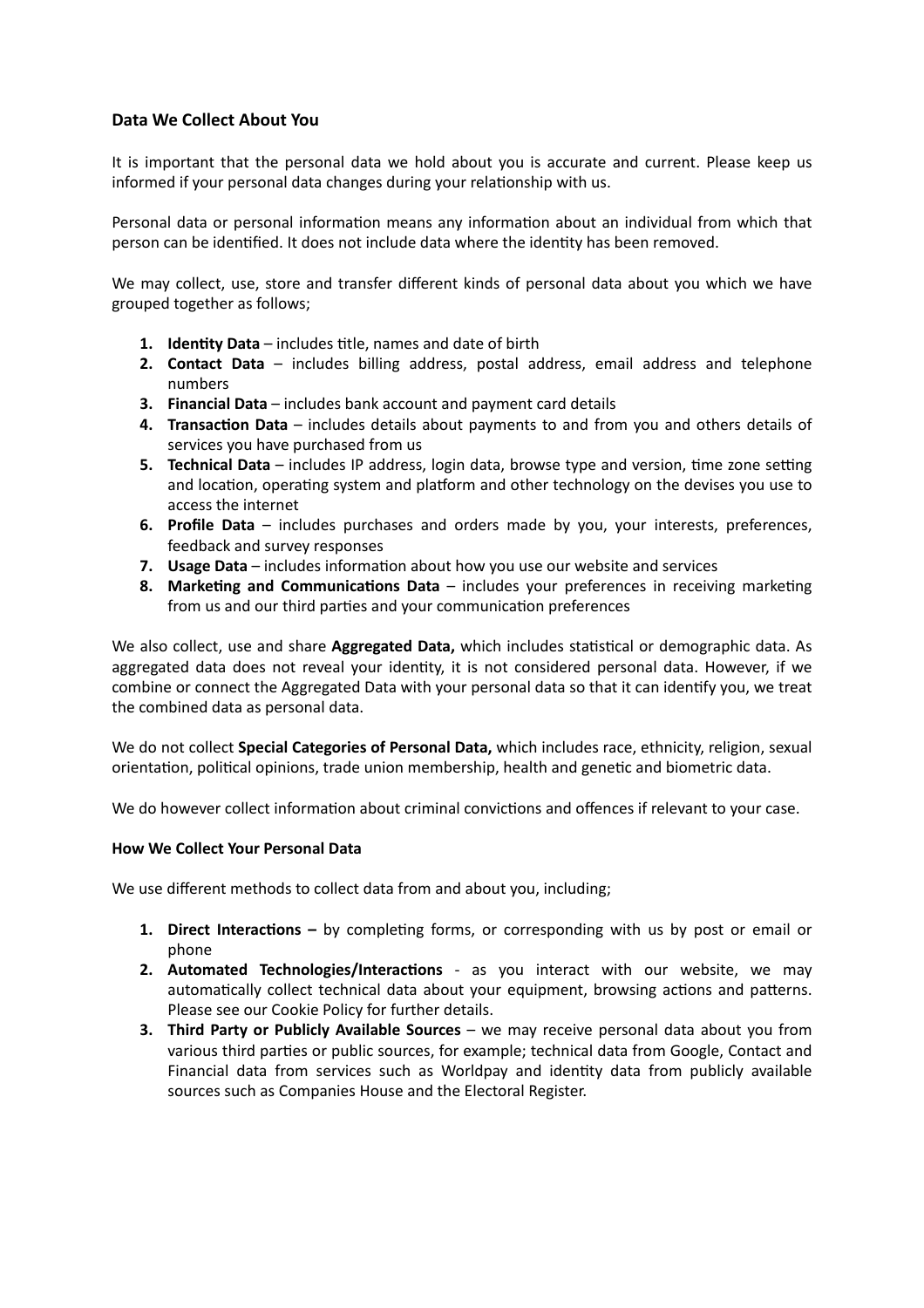## **How We Use Your Personal Data**

We will only use your data when the law allows us to. Most commonly, we will use your personal data in the following circumstances;

- 1. Where we need to perform the contract we have or are about to enter into with you
- 2. Where it is necessary for our or your legitimate interests and fundamental rights do not override those interests
- 3. Where we need to comply with a legal or regulatory obligation

## **Your Legal Rights**

You have the right to:

- **1. Request Access** to your personal data (commonly known as a Subject Access Request)
- **2. Request Correction** of the personal data w hold about you
- **3. Request Erasure** of your personal data
- **4. Object to Processing Request Restriction of Processing of your personal data**
- **5. Request Restriction of Processing** of your personal data
- **6. Request the Transfer** of your data to a third party
- **7. Withdraw Consent at any Time** where we are relying on consent to process your personal data

There will be some cases where these rights are overridden by our legal obligation to hold, process or transfer certain data.

### **Data Security and Retention**

The Firm employs appropriate security measures to safeguard and protect your personal information against unauthorised access, accidental loss, destruction and damage.

We will retain your personal data for as long as the law requires, taking into account the purpose for which it has been obtained and the nature of the information. We may retain your personal data for a longer period if it is necessary to meet regulatory requirements, resolve disputes, prevent fraud and abuse or enforcement of Terms and Conditions.

# **Cookies**

You can set your browser to refuse all or some browser cookies, or to alert you when websites access cookies. Please note that if you disable or refuse cookies, some parts of our website may become inaccessible or not function properly.

# **Opting Out**

You can ask us to stop sending you Marketing messages at any time by following the opt-out links or by contacting us at any any time.